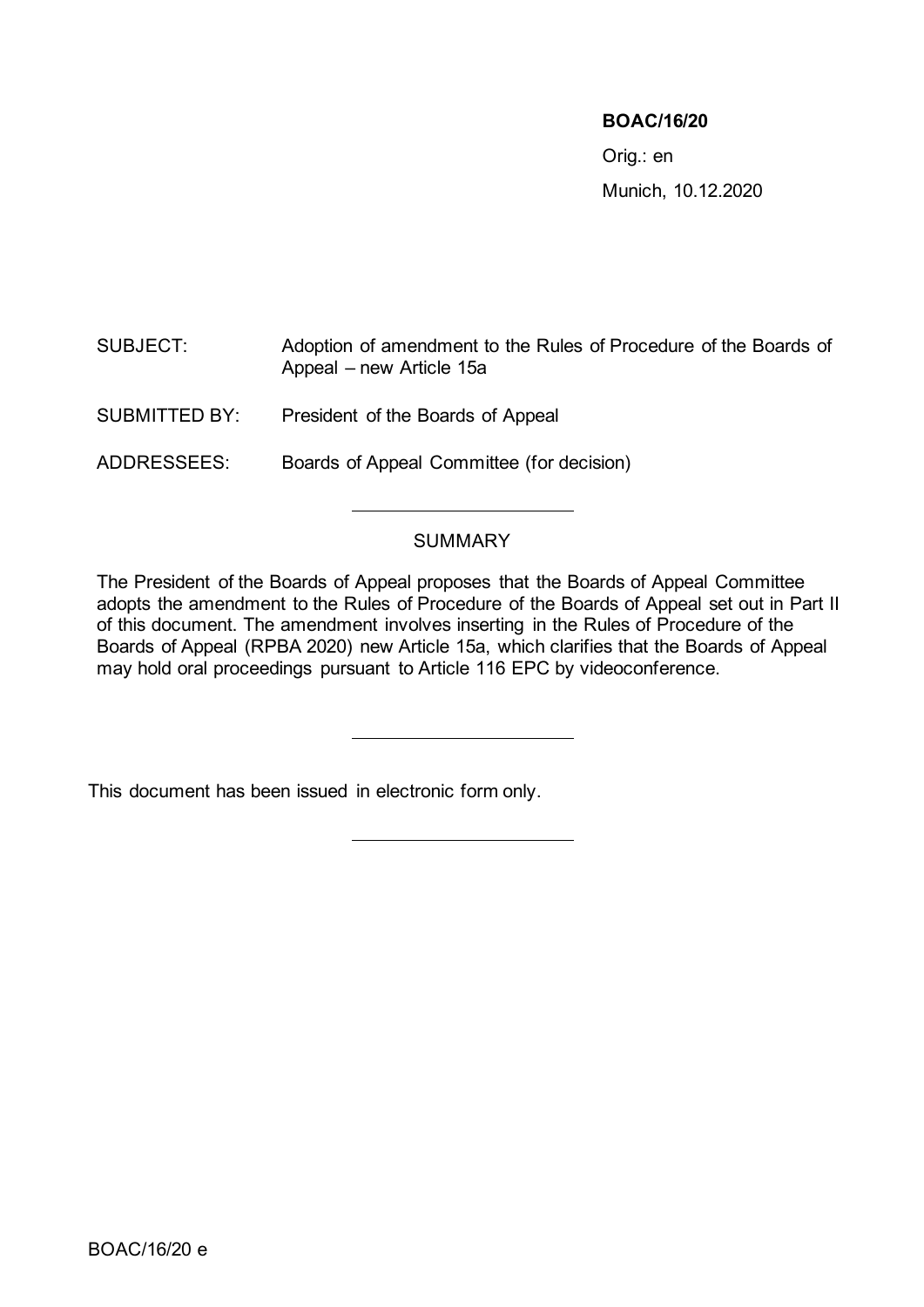# **TABLE OF CONTENTS**

| <b>Subject</b> |                                                                                                                                                               | Page           |
|----------------|---------------------------------------------------------------------------------------------------------------------------------------------------------------|----------------|
| <b>PARTI</b>   |                                                                                                                                                               | 1              |
| I.             | <b>STRATEGIC/OPERATIONAL</b>                                                                                                                                  | 1              |
| Ш.             | <b>RECOMMENDATION</b>                                                                                                                                         | 1              |
| III.           | <b>MAJORITY NEEDED</b>                                                                                                                                        | 1              |
| IV.            | <b>CONTEXT</b>                                                                                                                                                | 1              |
| $V_{\cdot}$    | <b>EXPLANATORY REMARKS</b>                                                                                                                                    | $\overline{2}$ |
|                | PROPOSED NEW ARTICLE 15a RPBA - ORAL PROCEEDINGS BY<br>A.<br><b>VIDEOCONFERENCE</b>                                                                           | $\overline{2}$ |
|                | ENTRY INTO FORCE AND SUBSEQUENT REEVALUATION OF<br><b>B.</b><br>PROPOSED NEW ARTICLE 15a RPBA AND PUBLICATION OF A<br><b>CONSOLIDATED VERSION OF THE RPBA</b> | 5              |
| VI.            | <b>PROPOSED NEW PROVISION</b>                                                                                                                                 | 6              |
| VII.           | <b>LEGAL BASIS</b>                                                                                                                                            | 6              |
| VIII.          | <b>DOCUMENTS CITED</b>                                                                                                                                        | 6              |
| IX.            | <b>RECOMMENDATION FOR PUBLICATION</b>                                                                                                                         | 6              |
| <b>PART II</b> |                                                                                                                                                               | $\overline{7}$ |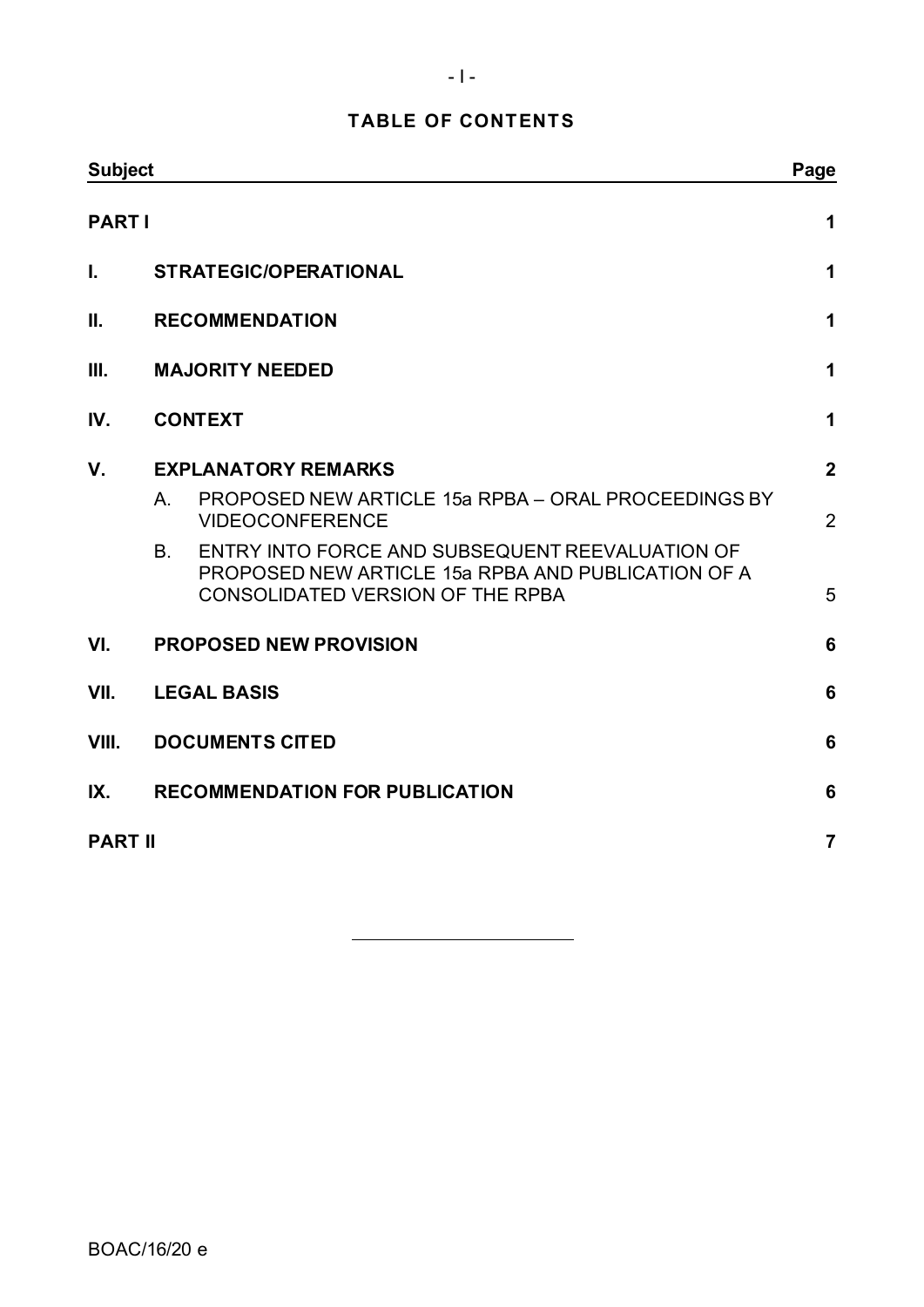### PART I

#### <span id="page-2-1"></span><span id="page-2-0"></span>**I. STRATEGIC/OPERATIONAL**

1. Operational.

#### <span id="page-2-2"></span>**II. RECOMMENDATION**

2. It is proposed that the Boards of Appeal Committee (BOAC) adopts the amendment to the Rules of Procedure of the Boards of Appeal set out in Part II of this document.

#### <span id="page-2-3"></span>**III. MAJORITY NEEDED**

3. Simple.

#### <span id="page-2-4"></span>**IV. CONTEXT**

- 4. The Rules of Procedure of the Boards of Appeal were last revised in 2019 and the revised version (RPBA 2020) came into force on 1 January 2020 (see BOAC/5/19, CA/D 5/19 Corr. 1, CA/3/19). The present amendment involves adding one new Article to the RPBA 2020. Proposed new Article 15a RPBA clarifies that the Boards of Appeal may hold oral proceedings pursuant to Article 116 EPC by videoconference.
- 5. In the course of 2020, Boards of Appeal have conducted oral proceedings in two different formats, namely with the parties attending either in person or by videoconference. From May to November 2020, oral proceedings were held by videoconference in over 150 appeal cases. Initially, they were held by videoconference only if all parties to the proceedings agreed. This enabled the parties and the members of the Board to become accustomed to oral proceedings being conducted in the new format. It is envisaged that in the near future the Boards of Appeal will extend their practice by holding oral proceedings by videoconference without requiring the parties' agreement to this format.
- 6. Some Boards of Appeal have furthermore conducted oral proceedings without all board members being present in the oral proceedings room, as board members have been able to participate by connecting remotely from another location, in particular from home.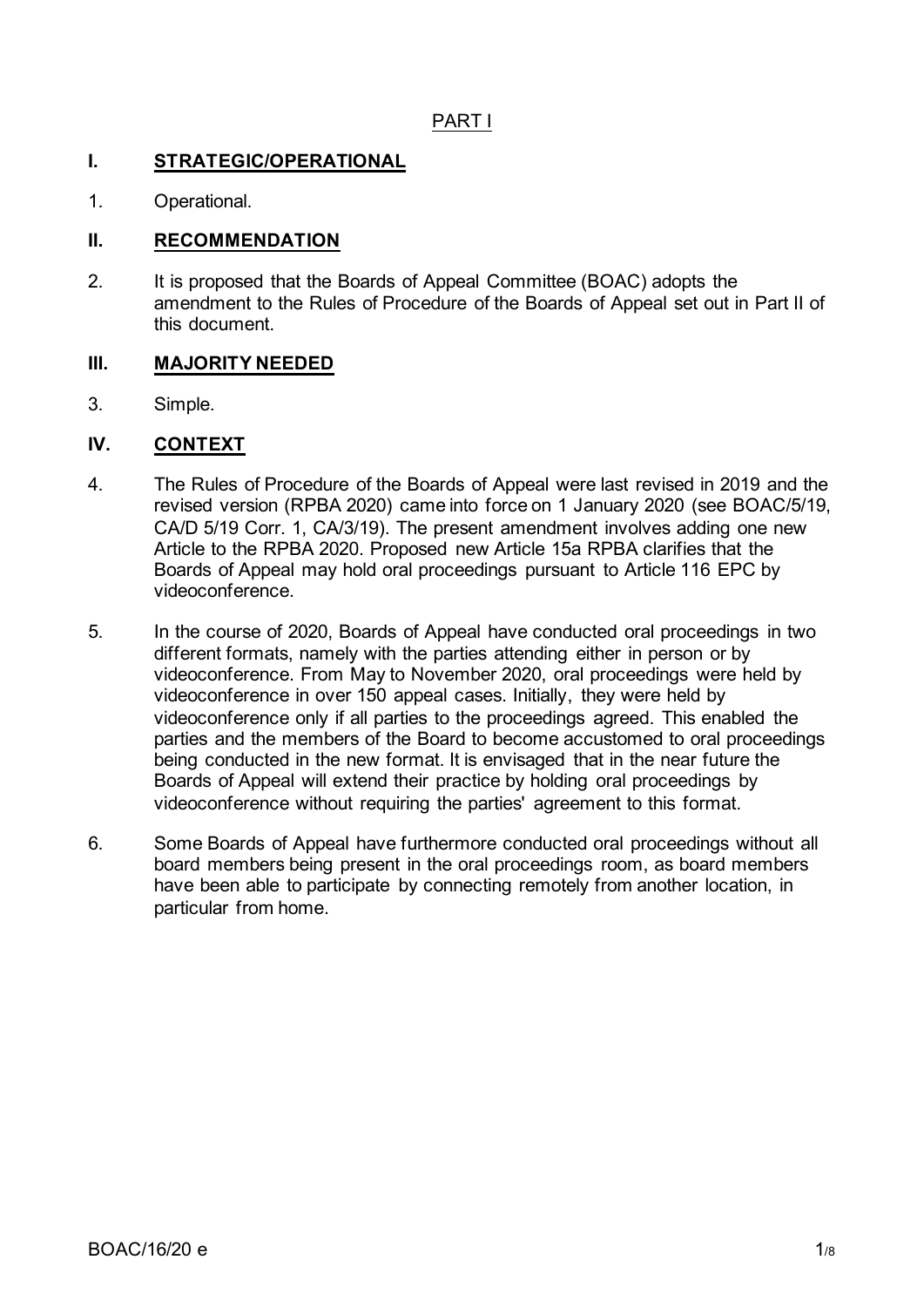- 7. Within the legal framework of the EPC (Article 116 EPC), proposed new Article 15a RPBA codifies this practice, sets out the procedure and further makes clear that a Board may decide to hold oral proceedings by videoconference if it considers it appropriate, either upon request by a party or of the Board's own motion. Of course, as in the past, the Boards of Appeal can equally continue to summon parties to oral proceedings with all parties and members of the Board in the particular appeal being physically present in the oral proceedings room.
- 8. In accordance with Rule 12b(3)(c) EPC, the Presidium advised the President of the Boards of Appeal on the proposal for the amendment to the RPBA 2020 on 30 October 2020 and 2 December 2020.
- 9. In accordance with Rule 12c(2) EPC, the President of the European Patent Office was given the opportunity to comment.
- 10. The user community was invited to comment on the proposal in an online user consultation from 13 to 27 November 2020. A total of 162 replies were received, 18 from various user groups and associations and 144 from individual respondents (patent attorneys, companies, other interested persons). The proposal was additionally discussed at a meeting on 27 November 2020 which was chaired by the President of the Boards of Appeal and attended by the members **epi** and BusinessEurope, the Boards of Appeal Committee and representatives of the President of the European Patent Office.

### <span id="page-3-0"></span>**V. EXPLANATORY REMARKS**

#### <span id="page-3-1"></span>**A. PROPOSED NEW ARTICLE 15a RPBA – ORAL PROCEEDINGS BY VIDEOCONFERENCE**

11. Article 116 EPC regulates oral proceedings before the European Patent Office. Neither this Article nor any other Article of the EPC or the RPBA 2020 stipulates that parties to the proceedings, their representatives, or members of the Board must be physically present in the oral proceedings room. Therefore, neither the EPC nor the RPBA 2020 exclude oral proceedings by videoconference. At the same time, it is self-evident that in all oral proceedings before the Boards of Appeal the rights and safeguards under the EPC and the RPBA 2020 must be respected.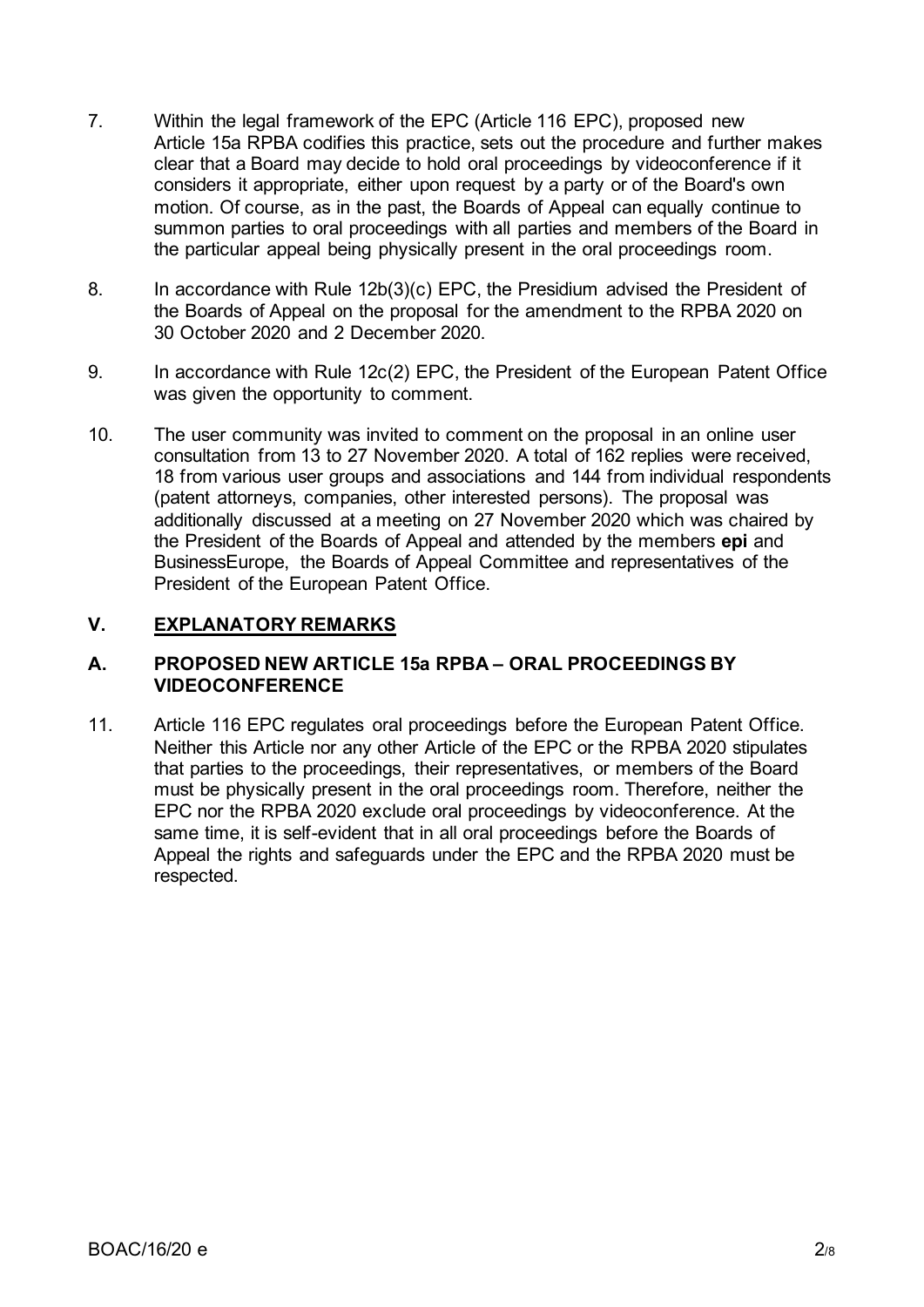- 12. The Board holds oral proceedings if it considers these to be expedient or if they are requested by any party to the proceedings (Article 116(1) EPC).
- 13. Where oral proceedings are to take place in a given case, then according to **proposed new Article 15a(1) RPBA** the Board in the particular appeal determines whether it is appropriate to hold them by videoconference. If the Board decides to hold oral proceedings by videoconference, they are conducted using technical means for the electronic transmission of audio and video signals in real time. Oral proceedings in this format constitute oral proceedings pursuant to Article 116 EPC.
- 14. The Board in a particular appeal can decide to hold oral proceedings by videoconference if a party so requests, or it can decide to do so of its own motion. In either case the decision is a discretionary one, in which the Board will be guided by the principles of fair proceedings, in particular the fair conduct of oral proceedings (Article 15(4) RPBA 2020), the parties' right to be heard (Article 113(1) EPC) and the public's right of access to oral proceedings (Article 116(4) EPC). When considering whether it is appropriate to hold oral proceedings by videoconference, the Board will take into account all relevant aspects, such as the suitability of the case to be heard in this way – notably in terms of its complexity and any need for interpretation –, the parties' willingness or not to attend remotely and their arguments for or against remote attendance, any foreseeable travel restrictions, and the personal circumstances of the persons due to be involved in the oral proceedings.
- 15. **Proposed new Article 15a(2) RPBA** concerns oral proceedings scheduled to be held on the premises of the European Patent Office and allows for the use of videoconferencing means during those proceedings. Under proposed new Article 15a(2) RPBA, any party, representative or accompanying person may, upon request, be allowed to attend by videoconference, rather than in person.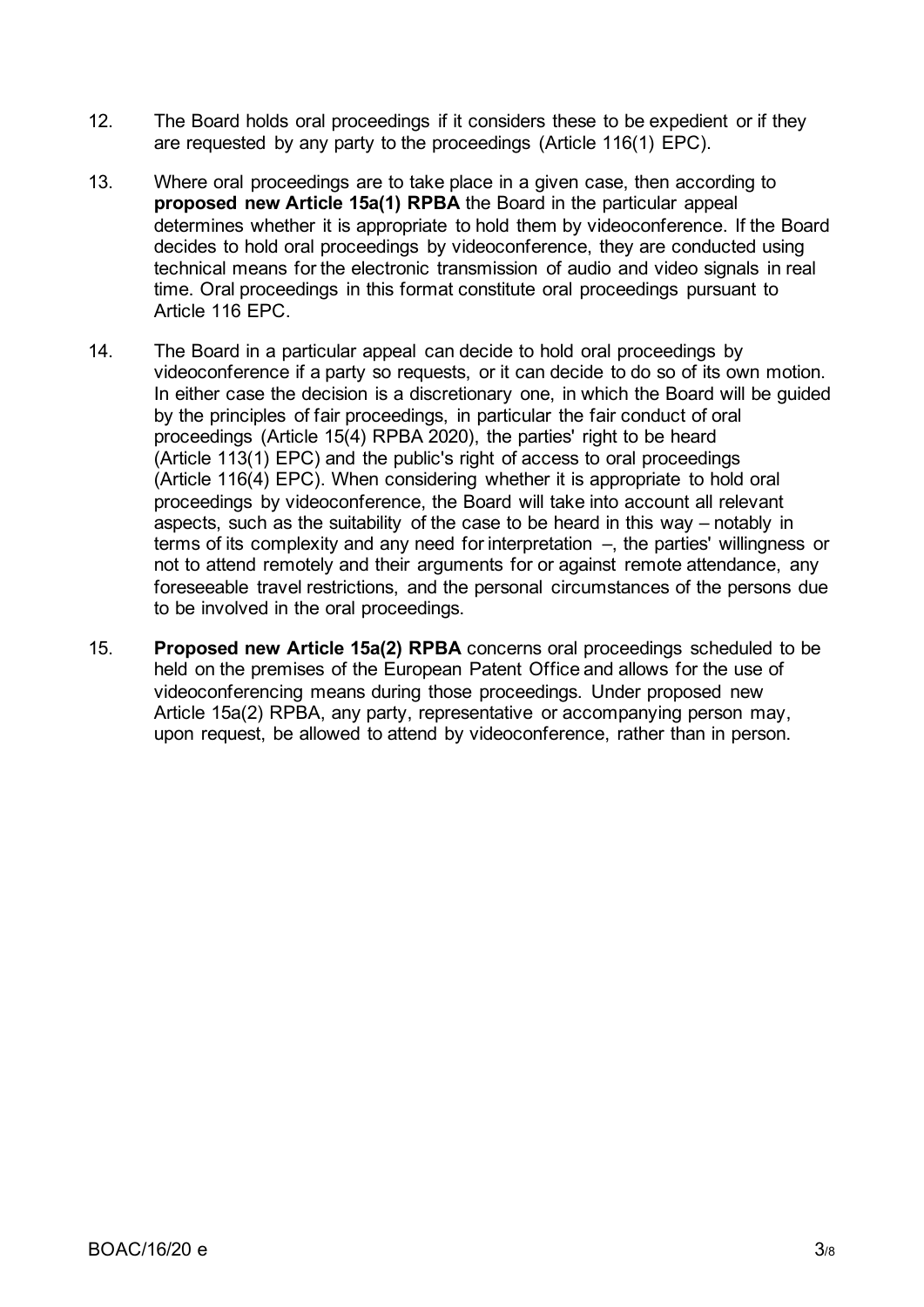- 16. Under **proposed new Article 15a(3) RPBA**, the Chair in the particular appeal can also allow, but may not order, any other member of the Board in the particular appeal to participate remotely by videoconferencing means, regardless of whether the oral proceedings are scheduled to be held on the premises of the European Patent Office or by videoconference. Under this provision, the Chair too may participate remotely.
- 17. The taking of evidence, in particular the hearing of witnesses, is not addressed by proposed new Article 15a RPBA. It is expected that this will be regulated by way of amendment of Rules 117 and 118 EPC (see CA/79/20).
- 18. The requirement under Article 116(4) EPC that oral proceedings are public must also be met when they are held by videoconference. It is for the Board in a particular appeal to ensure that access is provided to members of the public. In the case of oral proceedings by videoconference, it may be provided, for example, by also permitting interested members of the public to attend remotely or by streaming the oral proceedings to a dedicated room on the premises of the European Patent Office.
- 19. For the summons to oral proceedings by videoconference, Rule 115(1) EPC and Article 15(1) RPBA 2020 apply. Hence, at least two months' notice of the summons must be given and the Board endeavours to give at least four months' notice. These periods do not apply, however, in the event of a change of the format of oral proceedings, e.g. from in-person oral proceedings to oral proceedings by videoconference (see proposed new Article 15a(1) RPBA), or where the use of videoconferencing means for one or more attending persons to connect to in-person oral proceedings is allowed (see proposed new Article 15a(2) RPBA). The parties will be informed of any such change by way of communication in good time before the date of the oral proceedings. If a party does not attend the oral proceedings, Rule 115(2) EPC and Article 15(3) RPBA 2020 apply.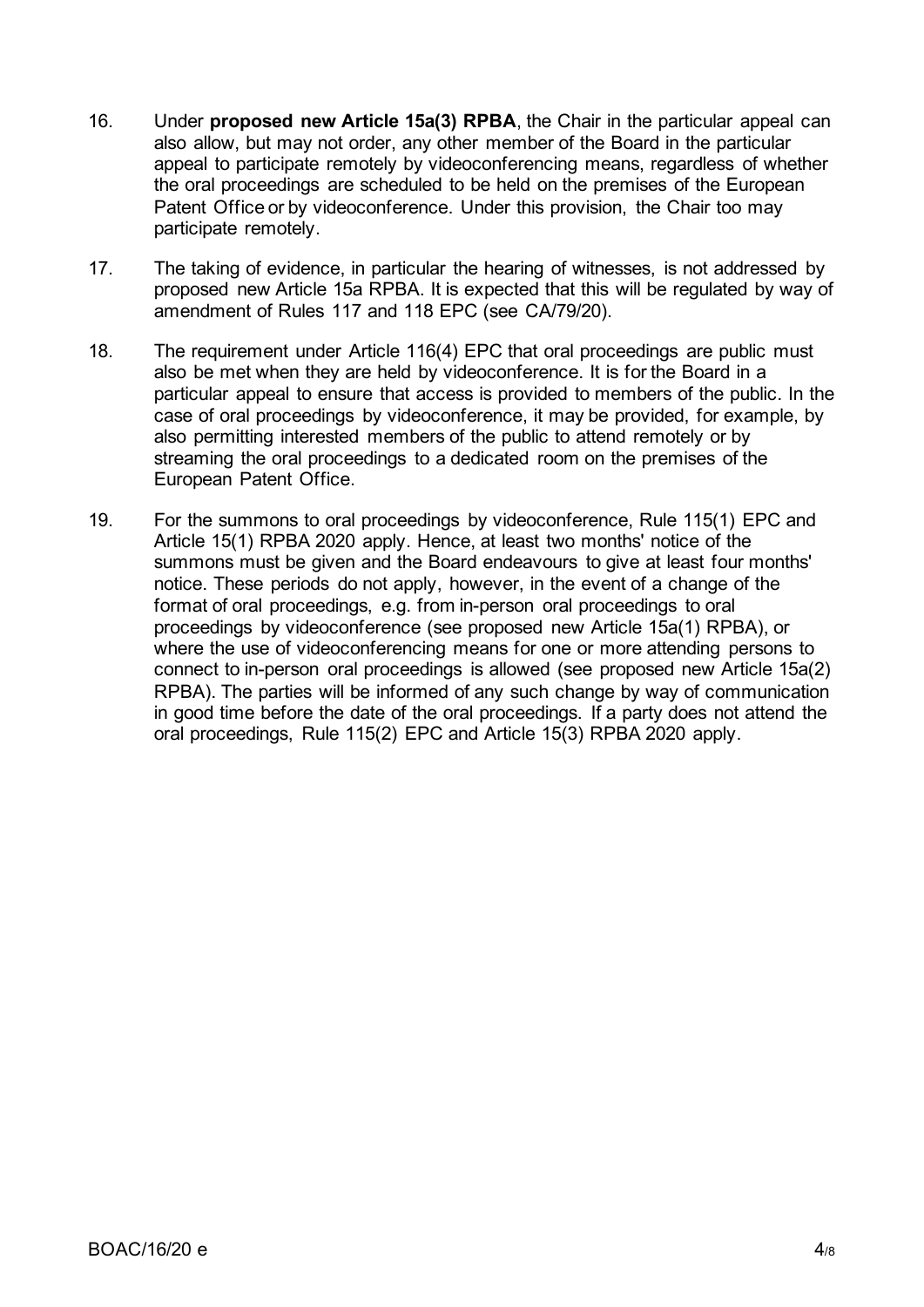#### <span id="page-6-0"></span>**B. ENTRY INTO FORCE AND SUBSEQUENT REEVALUATION OF PROPOSED NEW ARTICLE 15a RPBA AND PUBLICATION OF A CONSOLIDATED VERSION OF THE RPBA**

- 20. It is suggested that proposed new Article 15a RPBA enters into force on 1 April 2021, subject to its approval by the Administrative Council under Article 23(4), second sentence, EPC, and applies to all oral proceedings scheduled to take place on or after that date. As outlined above, proposed new Article 15a RPBA clarifies the practice of the Boards of Appeal since May 2020 of conducting oral proceedings by videoconference. Therefore, the Boards of Appeal may adapt their practice before the date of entry into force. The existing discretionary power of the Boards of Appeal to hold oral proceedings by videoconference remains unaffected. Accordingly, Boards may summon parties to oral proceedings by videoconference for a date before 1 April 2021 and may convert oral proceedings scheduled to take place on the premises before that date to oral proceedings by videoconference, even without requiring the parties' agreement to this format.
- 21. The Boards of Appeal Committee intends to evaluate the experience gained from the use of videoconferencing in oral proceedings before the Boards of Appeal. This evaluation is envisaged to be initiated at the latest 18 months after the date of the entry into force of proposed new Article 15a RPBA. The user community will also be consulted on how the new provision operates in practice.
- 22. After approval by the Administrative Council, a consolidated version of the RPBA 2020 as amended, having as its basis the version published in OJ EPO 2019, A63 and including proposed new Article 15a RPBA, should be published in the Official Journal of the EPO.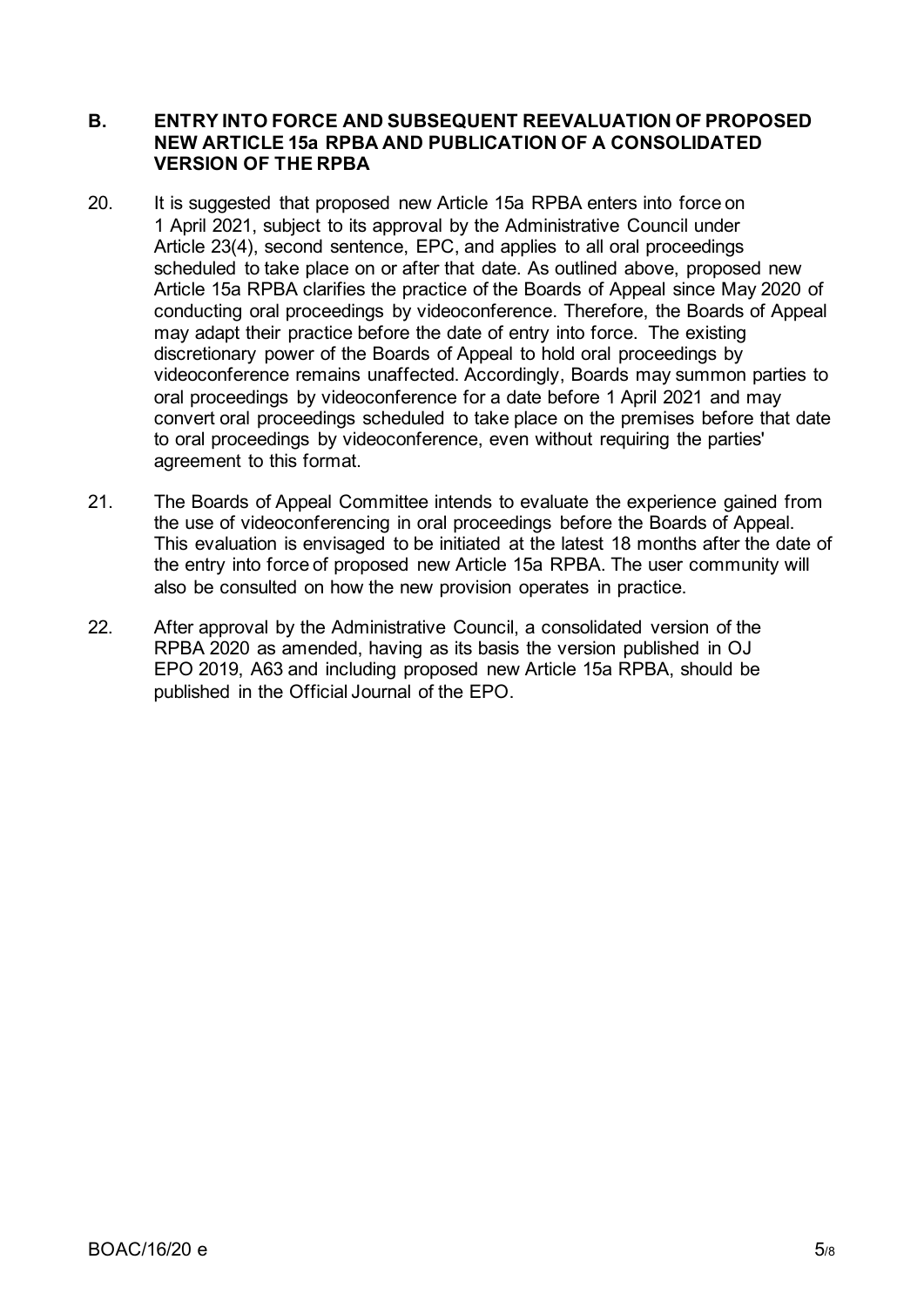### <span id="page-7-0"></span>**VI. PROPOSED NEW PROVISION**

23. New Article 15a RPBA will be inserted after Article 15 RPBA 2020 and should read as follows:

### **Article 15a Oral proceedings by videoconference**

(1) The Board may decide to hold oral proceedings pursuant to Article 116 EPC by videoconference if the Board considers it appropriate to do so, either upon request by a party or of its own motion.

(2) Where oral proceedings are scheduled to be held on the premises of the European Patent Office, a party, representative or accompanying person may, upon request, be allowed to attend by videoconference.

(3) The Chair in the particular appeal and, with the agreement of that Chair, any other member of the Board in the particular appeal may participate in the oral proceedings by videoconference.

#### <span id="page-7-1"></span>**VII. LEGAL BASIS**

24. Rule 12c(2) EPC.

#### <span id="page-7-2"></span>**VIII. DOCUMENTS CITED**

25. BOAC/5/19, CA/3/19, CA/D 5/19 Corr. 1.

#### <span id="page-7-3"></span>**IX. RECOMMENDATION FOR PUBLICATION**

26. Yes.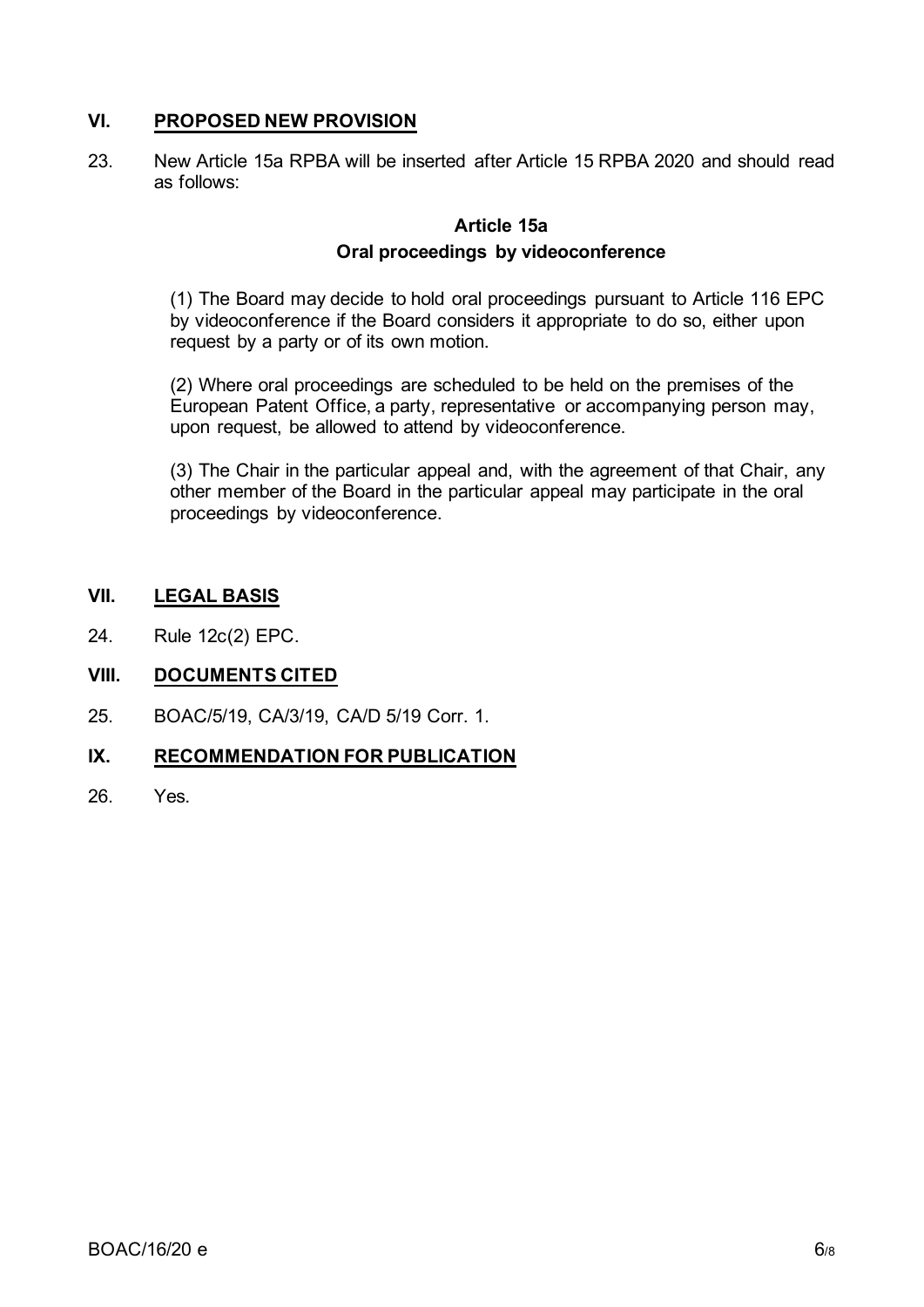### PART II

<span id="page-8-0"></span>DECISION OF THE BOARDS OF APPEAL COMMITTEE of [date of decision] adopting an amendment to the Rules of Procedure of the Boards of Appeal of the European Patent Office

THE BOARDS OF APPEAL COMMITTEE,

Having regard to Rule 12c, paragraph 2, of the Implementing Regulations to the European Patent Convention,

Having regard to the revised version of the Rules of Procedure of the Boards of Appeal which came into force on 1 January 2020, as approved by decision of the Administrative Council dated 26 June 2019 and published in OJ EPO 2019, A63,

HAS DECIDED AS FOLLOWS:

The Boards of Appeal Committee adopts the following amendment to the Rules of Procedure of the Boards of Appeal:

#### Article 1

With effect from 1 April 2021, a new Article 15a is inserted in the Rules of Procedure of the Boards of Appeal, which shall read as follows:

## **Article 15a Oral proceedings by videoconference**

(1) The Board may decide to hold oral proceedings pursuant to Article 116 EPC by videoconference if the Board considers it appropriate to do so, either upon request by a party or of its own motion.

(2) Where oral proceedings are scheduled to be held on the premises of the European Patent Office, a party, representative or accompanying person may, upon request, be allowed to attend by videoconference.